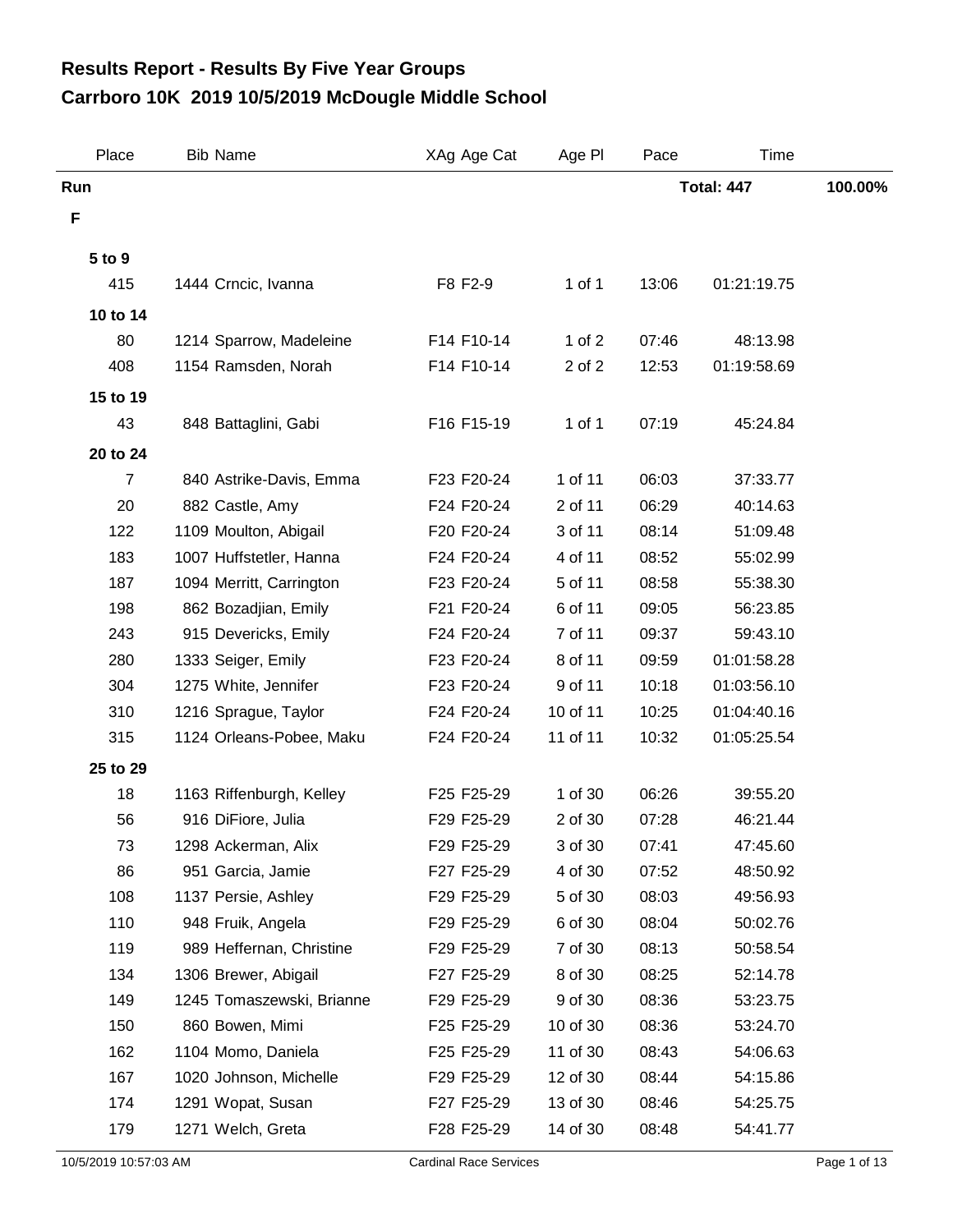| Place    | <b>Bib Name</b>          | XAg Age Cat | Age PI   | Pace  | Time        |  |
|----------|--------------------------|-------------|----------|-------|-------------|--|
| 180      | 1244 Todd, Robin         | F28 F25-29  | 15 of 30 | 08:48 | 54:41.87    |  |
| 188      | 953 Gavin, Lyndsay       | F29 F25-29  | 16 of 30 | 08:58 | 55:40.54    |  |
| 208      | 1173 Ross, Nicole        | F26 F25-29  | 17 of 30 | 09:13 | 57:12.66    |  |
| 222      | 918 Doctor, Dana         | F29 F25-29  | 18 of 30 | 09:25 | 58:29.27    |  |
| 225      | 1062 Little, Grace       | F25 F25-29  | 19 of 30 | 09:27 | 58:38.78    |  |
| 240      | 1083 McCullough, Katelin | F28 F25-29  | 20 of 30 | 09:35 | 59:28.05    |  |
| 301      | 1217 Stantial, Nicole    | F26 F25-29  | 21 of 30 | 10:17 | 01:03:48.64 |  |
| 323      | 1134 Patterson, Anna     | F25 F25-29  | 22 of 30 | 10:36 | 01:05:51.22 |  |
| 327      | 1321 Machlin, Laura      | F28 F25-29  | 23 of 30 | 10:41 | 01:06:17.95 |  |
| 343      | 1207 Sipe, Jennifer      | F26 F25-29  | 24 of 30 | 11:07 | 01:09:05.11 |  |
| 344      | 1239 Thomas, Holly       | F27 F25-29  | 25 of 30 | 11:08 | 01:09:05.55 |  |
| 357      | 1185 Scaggs, Susan       | F26 F25-29  | 26 of 30 | 11:28 | 01:11:14.76 |  |
| 361      | 1099 Miller, Lauren      | F28 F25-29  | 27 of 30 | 11:36 | 01:12:02.60 |  |
| 381      | 889 Chikofsky, Janet     | F29 F25-29  | 28 of 30 | 11:59 | 01:14:28.07 |  |
| 422      | 1266 Wanat, Rachel       | F25 F25-29  | 29 of 30 | 14:31 | 01:30:07.33 |  |
| 438      | 1278 Wice, Kelly         | F29 F25-29  | 30 of 30 | 16:34 | 01:42:54.33 |  |
| 30 to 34 |                          |             |          |       |             |  |
| 12       | 1320 Krishna, Aditi      | F34 F30-34  | 1 of 23  | 06:17 | 38:58.61    |  |
| 76       | 1297 Ziemba, Natalie     | F31 F30-34  | 2 of 23  | 07:43 | 47:56.53    |  |
| 92       | 922 Drucker, Caroline    | F30 F30-34  | 3 of 23  | 07:55 | 49:08.81    |  |
| 152      | 1329 Rosett, Molly       | F32 F30-34  | 4 of 23  | 08:36 | 53:27.44    |  |
| 154      | 1192 Sellers, Christie   | F34 F30-34  | 5 of 23  | 08:39 | 53:41.60    |  |
| 169      | 1353 LePere, Nicole      | F30 F30-34  | 6 of 23  | 08:44 | 54:16.13    |  |
| 178      | 1262 Waggoner, Brooke    | F30 F30-34  | 7 of 23  | 08:48 | 54:41.68    |  |
| 185      | 1064 Lohmer, Lauren      | F32 F30-34  | 8 of 23  | 08:55 | 55:23.26    |  |
| 223      | 974 Harrawood, Emily     | F33 F30-34  | 9 of 23  | 09:26 | 58:35.62    |  |
| 231      | 850 Berger, Casey        | F31 F30-34  | 10 of 23 | 09:32 | 59:15.19    |  |
| 235      | 1077 Mata, Hayley        | F32 F30-34  | 11 of 23 | 09:33 | 59:19.19    |  |
| 249      | 1111 murphy, kaitlyn     | F33 F30-34  | 12 of 23 | 09:41 | 01:00:06.91 |  |
| 252      | 1121 ONeill, Kelsey      | F33 F30-34  | 13 of 23 | 09:44 | 01:00:24.19 |  |
| 264      | 851 Berger, Sarah        | F33 F30-34  | 14 of 23 | 09:52 | 01:01:17.30 |  |
| 314      | 912 Dennis, Lana         | F32 F30-34  | 15 of 23 | 10:32 | 01:05:23.58 |  |
| 342      | 1093 Merola, Brit        | F34 F30-34  | 16 of 23 | 11:07 | 01:09:02.21 |  |
| 368      | 914 Der, Caitlin         | F31 F30-34  | 17 of 23 | 11:49 | 01:13:22.55 |  |
| 369      | 1206 Singer, Alison      | F34 F30-34  | 18 of 23 | 11:49 | 01:13:22.63 |  |
| 403      | 1288 Womack, Jessica     | F34 F30-34  | 19 of 23 | 12:34 | 01:18:00.73 |  |
| 407      | 1248 Tramantano, Callie  | F34 F30-34  | 20 of 23 | 12:48 | 01:19:31.85 |  |
| 412      | 893 Cole, Shelby         | F34 F30-34  | 21 of 23 | 12:59 | 01:20:34.99 |  |
| 437      | 1196 Serber, Katherine   | F31 F30-34  | 22 of 23 | 16:30 | 01:42:28.58 |  |
| 447      | 1160 Rice, Jasmin        | F32 F30-34  | 23 of 23 | 18:49 | 01:56:50.24 |  |
|          |                          |             |          |       |             |  |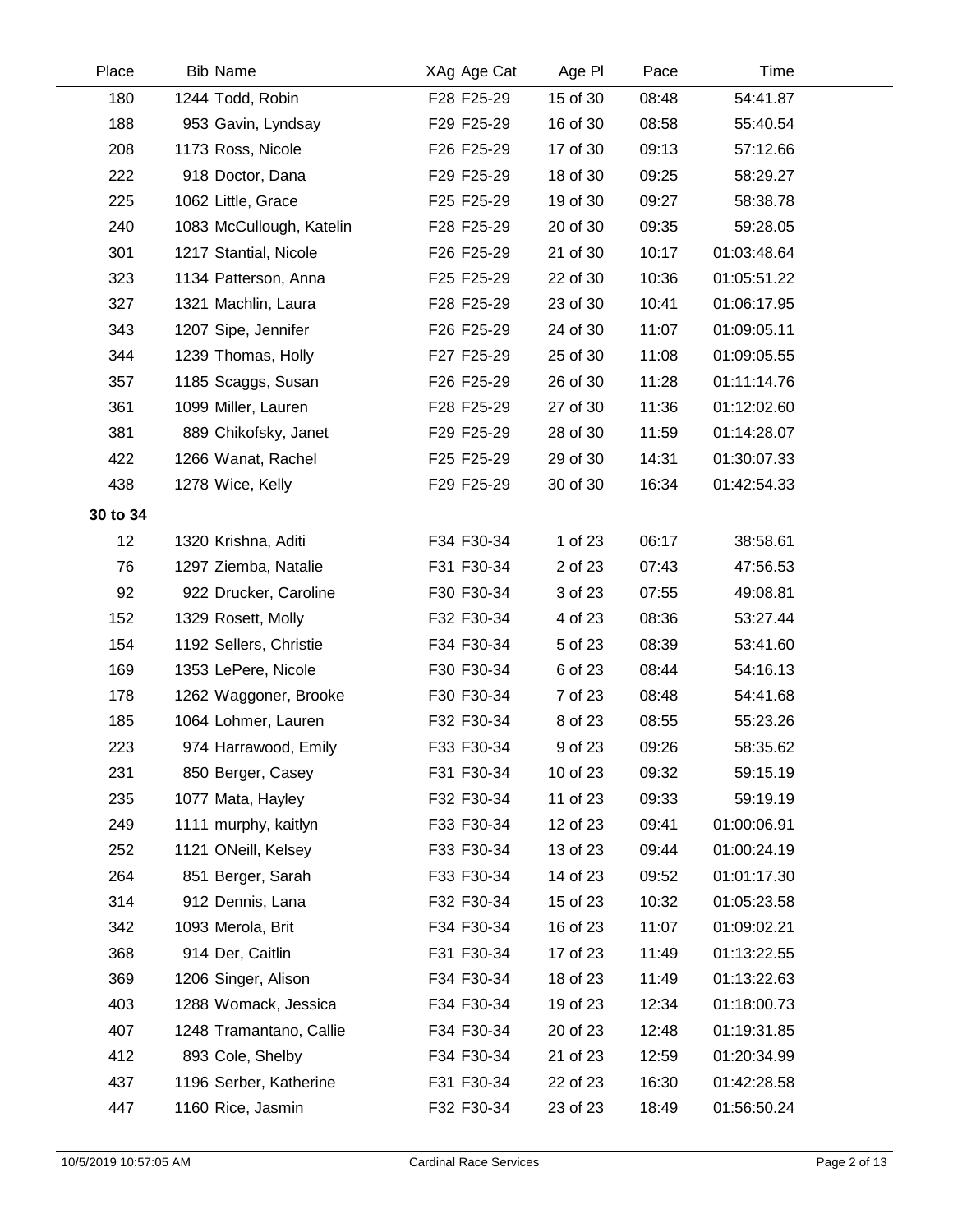| Place    | <b>Bib Name</b>             | XAg Age Cat | Age PI   | Pace  | Time        |  |
|----------|-----------------------------|-------------|----------|-------|-------------|--|
| 35 to 39 |                             |             |          |       |             |  |
| 30       | 1021 Johnson-Broache, Britt | F37 F35-39  | 1 of 42  | 06:56 | 43:03.93    |  |
| 42       | 1169 Ronquest, Rebecca      | F39 F35-39  | 2 of 42  | 07:18 | 45:17.96    |  |
| 44       | 934 Evans, Elizabeth        | F39 F35-39  | 3 of 42  | 07:19 | 45:27.30    |  |
| 68       | 1330 Sandora, Brittany      | F35 F35-39  | 4 of 42  | 07:37 | 47:15.33    |  |
| 87       | 1085 McDuff, Susan          | F37 F35-39  | 5 of 42  | 07:52 | 48:51.61    |  |
| 90       | 1033 Kennedy, Katherine     | F37 F35-39  | 6 of 42  | 07:53 | 48:55.57    |  |
| 116      | 1183 Saylor, Bonner         | F35 F35-39  | 7 of 42  | 08:08 | 50:29.04    |  |
| 123      | 844 Baquero, Ashley         | F38 F35-39  | 8 of 42  | 08:15 | 51:11.33    |  |
| 131      | 1037 Kiley, Caitlin         | F35 F35-39  | 9 of 42  | 08:24 | 52:11.15    |  |
| 145      | 1011 Ingraham, Karen        | F35 F35-39  | 10 of 42 | 08:35 | 53:17.06    |  |
| 170      | 849 Beaver, Melinda         | F39 F35-39  | 11 of 42 | 08:45 | 54:19.35    |  |
| 176      | 1316 hamilton, marsha       | f39 F35-39  | 12 of 42 | 08:47 | 54:35.26    |  |
| 202      | 1351 Clark, Ann             | F37 F35-39  | 13 of 42 | 09:09 | 56:47.86    |  |
| 207      | 928 Eklund, Brika           | F35 F35-39  | 14 of 42 | 09:12 | 57:09.27    |  |
| 209      | 1112 Nagy, Ashley           | F36 F35-39  | 15 of 42 | 09:13 | 57:15.58    |  |
| 217      | 1230 Swinney, Felicia       | F39 F35-39  | 16 of 42 | 09:18 | 57:43.03    |  |
| 218      | 1194 Sepulveda, Victoria    | F39 F35-39  | 17 of 42 | 09:20 | 57:56.19    |  |
| 220      | 1201 Sherman, Jenn          | F39 F35-39  | 18 of 42 | 09:21 | 58:03.25    |  |
| 224      | 1058 Lemoine, Laetitia      | F35 F35-39  | 19 of 42 | 09:26 | 58:37.42    |  |
| 227      | 942 Figueroa, Monica        | F35 F35-39  | 20 of 42 | 09:29 | 58:52.57    |  |
| 236      | 845 Barbee, Blaine          | F37 F35-39  | 21 of 42 | 09:33 | 59:20.44    |  |
| 248      | 858 Bossert, Kellie         | F37 F35-39  | 22 of 42 | 09:41 | 01:00:05.97 |  |
| 273      | 1075 Marston, Kimberly      | F36 F35-39  | 23 of 42 | 09:55 | 01:01:32.72 |  |
| 278      | 1287 Wollish, Amy           | F35 F35-39  | 24 of 42 | 09:56 | 01:01:41.18 |  |
| 284      | 1088 McKay, Andrea          | F39 F35-39  | 25 of 42 | 10:01 | 01:02:14.83 |  |
| 308      | 846 Barnes, Eileen          | F37 F35-39  | 26 of 42 | 10:24 | 01:04:33.70 |  |
| 330      | 1087 Mcglauflin, Elli       | F36 F35-39  | 27 of 42 | 10:45 | 01:06:45.58 |  |
| 333      | 855 Bolton, Margaret        | F38 F35-39  | 28 of 42 | 10:51 | 01:07:24.31 |  |
| 347      | 1047 Kreutzer, Emily        | F36 F35-39  | 29 of 42 | 11:11 | 01:09:28.34 |  |
| 350      | 1202 Shirlen, Vanessa       | F38 F35-39  | 30 of 42 | 11:14 | 01:09:47.54 |  |
| 354      | 873 Bucurel, Heather        | F35 F35-39  | 31 of 42 | 11:23 | 01:10:38.34 |  |
| 360      | 1115 Newhall, Katherine     | F36 F35-39  | 32 of 42 | 11:34 | 01:11:51.55 |  |
| 375      | 950 Garber, Lauren          | F39 F35-39  | 33 of 42 | 11:51 | 01:13:33.82 |  |
| 391      | 1174 Royster, Edna          | F36 F35-39  | 34 of 42 | 12:18 | 01:16:25.78 |  |
| 392      | 909 Davenport, Lauren       | F36 F35-39  | 35 of 42 | 12:18 | 01:16:25.87 |  |
| 399      | 1054 Lee, Hankil            | F35 F35-39  | 36 of 42 | 12:27 | 01:17:17.64 |  |
| 400      | 1008 Huntly, Annie          | F35 F35-39  | 37 of 42 | 12:29 | 01:17:32.84 |  |
| 413      | 1143 Polasek, Melissa       | F39 F35-39  | 38 of 42 | 13:00 | 01:20:45.64 |  |
| 417      | 853 blue, johanna           | f35 F35-39  | 39 of 42 | 13:29 | 01:23:44.47 |  |
| 440      | 1191 selinger, rachel       | F38 F35-39  | 40 of 42 | 16:49 | 01:44:27.45 |  |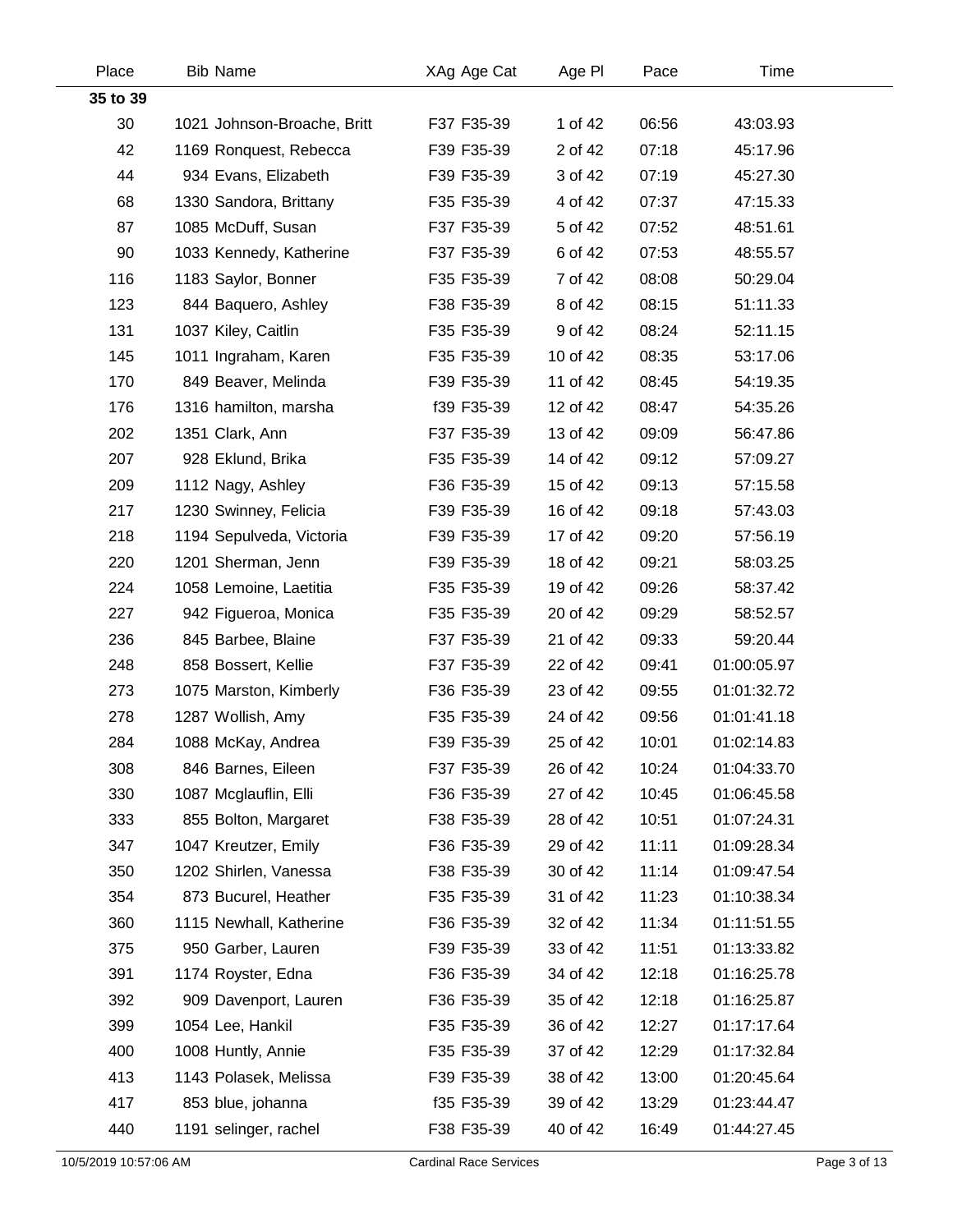| Place    | <b>Bib Name</b>         | XAg Age Cat | Age PI   | Pace  | Time        |  |
|----------|-------------------------|-------------|----------|-------|-------------|--|
| 441      | 896 Cook, Kristy        | F38 F35-39  | 41 of 42 | 17:09 | 01:46:28.38 |  |
| 445      | 1059 Levin, Michelle    | F36 F35-39  | 42 of 42 | 18:13 | 01:53:07.29 |  |
| 40 to 44 |                         |             |          |       |             |  |
| 82       | 832 Amsbary, Jessica    | F40 F40-44  | 1 of 28  | 07:50 | 48:40.15    |  |
| 89       | 1233 Tallon, Joanna     | F40 F40-44  | 2 of 28  | 07:53 | 48:54.88    |  |
| 158      | 911 Davis, Valerie      | F40 F40-44  | 3 of 28  | 08:42 | 54:02.53    |  |
| 171      | 1056 Lee, Melissa       | F41 F40-44  | 4 of 28  | 08:45 | 54:19.35    |  |
| 172      | 1286 Wojcik, Deb        | F44 F40-44  | 5 of 28  | 08:45 | 54:20.16    |  |
| 181      | 1155 Ratner, Shana      | F40 F40-44  | 6 of 28  | 08:49 | 54:47.32    |  |
| 195      | 1339 Wilcher, Alisa     | F41 F40-44  | 7 of 28  | 09:02 | 56:06.84    |  |
| 206      | 1076 Mascenik, Angela   | F41 F40-44  | 8 of 28  | 09:11 | 57:03.31    |  |
| 213      | 965 Griffin, Shauna     | F42 F40-44  | 9 of 28  | 09:16 | 57:34.79    |  |
| 214      | 881 Carroll, Sarah      | F41 F40-44  | 10 of 28 | 09:16 | 57:34.79    |  |
| 228      | 1098 Michel, Karin      | F44 F40-44  | 11 of 28 | 09:29 | 58:55.29    |  |
| 230      | 1229 Swingler, Margaret | F40 F40-44  | 12 of 28 | 09:32 | 59:11.81    |  |
| 233      | 968 Gupton, Stephanie   | F40 F40-44  | 13 of 28 | 09:33 | 59:17.63    |  |
| 253      | 1005 Hopper, Marie      | F40 F40-44  | 14 of 28 | 09:45 | 01:00:33.33 |  |
| 263      | 1129 Palmer, Stephanie  | F43 F40-44  | 15 of 28 | 09:50 | 01:01:06.73 |  |
| 294      | 1097 Michael, Claire    | F41 F40-44  | 16 of 28 | 10:08 | 01:02:52.89 |  |
| 295      | 887 Chiarello, Ginny    | F40 F40-44  | 17 of 28 | 10:12 | 01:03:18.91 |  |
| 305      | 931 Erhart, Laura       | F42 F40-44  | 18 of 28 | 10:18 | 01:03:56.17 |  |
| 325      | 1158 Rhee, Margaret     | F44 F40-44  | 19 of 28 | 10:38 | 01:06:04.51 |  |
| 351      | 1108 Morris, KC         | F44 F40-44  | 20 of 28 | 11:14 | 01:09:47.54 |  |
| 366      | 983 Hayden, Elizabeth   | F41 F40-44  | 21 of 28 | 11:46 | 01:13:05.83 |  |
| 370      | 913 DeProphetis, Diana  | F40 F40-44  | 22 of 28 | 11:49 | 01:13:23.04 |  |
| 379      | 939 Ferrell, Heather    | F44 F40-44  | 23 of 28 | 11:57 | 01:14:12.51 |  |
| 383      | 1253 TSIHLIS, HEATHER   | F43 F40-44  | 24 of 28 | 12:03 | 01:14:51.71 |  |
| 385      | 828 Adelson, Jill       | F40 F40-44  | 25 of 28 | 12:06 | 01:15:11.33 |  |
| 414      | 971 Hammel, Kacey       | F41 F40-44  | 26 of 28 | 13:06 | 01:21:19.71 |  |
| 423      | 1017 Jaromin, Christina | F40 F40-44  | 27 of 28 | 14:52 | 01:32:17.85 |  |
| 442      | 1023 Joyce, Lisa        | F40 F40-44  | 28 of 28 | 17:37 | 01:49:21.08 |  |
| 45 to 49 |                         |             |          |       |             |  |
| 97       | 900 Coughlin, Amy       | F45 F45-49  | 1 of 45  | 07:57 | 49:24.99    |  |
| 112      | 1251 Trout, Susan       | F45 F45-49  | 2 of 45  | 08:05 | 50:12.84    |  |
| 114      | 1227 Sullivan, Kathleen | F45 F45-49  | 3 of 45  | 08:06 | 50:19.58    |  |
| 128      | 1342 McDonald, Noreen   | F46 F45-49  | 4 of 45  | 08:21 | 51:53.26    |  |
| 132      | 1102 Min, Sherene       | F47 F45-49  | 5 of 45  | 08:24 | 52:12.75    |  |
| 133      | 891 Clossick, Tina      | F48 F45-49  | 6 of 45  | 08:25 | 52:13.90    |  |
| 137      | 1090 McMillan, Amanda   | F46 F45-49  | 7 of 45  | 08:25 | 52:17.58    |  |
| 143      | 1348 Lambert, Zoila     | F45 F45-49  | 8 of 45  | 08:34 | 53:12.69    |  |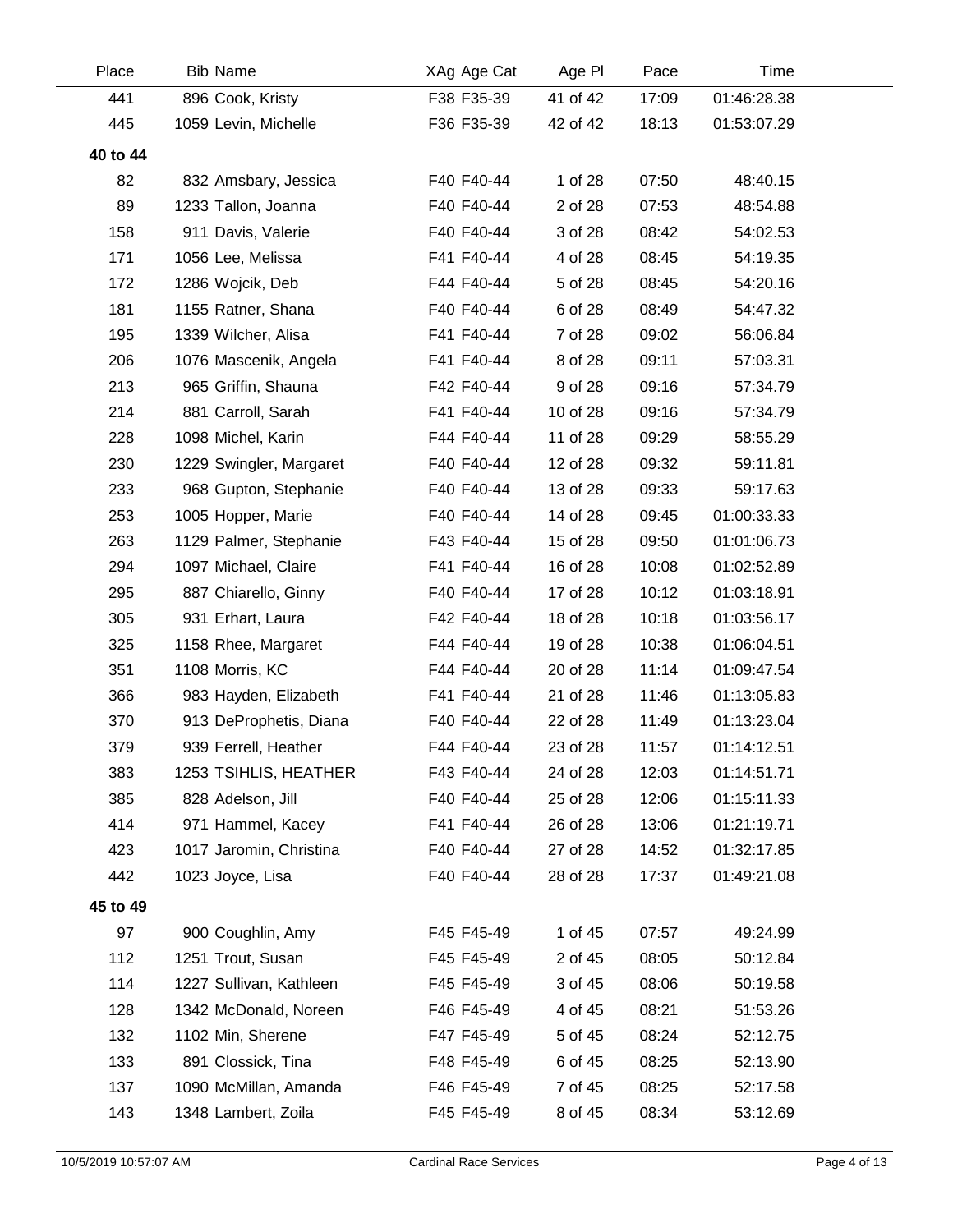| Place                 | <b>Bib Name</b>            | XAg Age Cat                   | Age PI   | Pace  | Time        |              |
|-----------------------|----------------------------|-------------------------------|----------|-------|-------------|--------------|
| 164                   | 980 Hartig, Jennifer       | F47 F45-49                    | 9 of 45  | 08:43 | 54:08.55    |              |
| 165                   | 1223 Stevens, Sharon       | F46 F45-49                    | 10 of 45 | 08:44 | 54:13.10    |              |
| 177                   | 1068 MacDougall, Bonnie    | F47 F45-49                    | 11 of 45 | 08:48 | 54:40.89    |              |
| 196                   | 1082 McCallion, Megan      | F48 F45-49                    | 12 of 45 | 09:03 | 56:12.97    |              |
| 205                   | 1360 VanderLoop, Maria     | F46 F45-49                    | 13 of 45 | 09:10 | 56:56.92    |              |
| 221                   | 1252 TRUE, Karin           | F47 F45-49                    | 14 of 45 | 09:25 | 58:26.69    |              |
| 239                   | 885 Charles, Lora          | F48 F45-49                    | 15 of 45 | 09:34 | 59:23.20    |              |
| 250                   | 1243 Thuesen, Sarah        | F46 F45-49                    | 16 of 45 | 09:41 | 01:00:09.05 |              |
| 255                   | 1091 McNaughton, Michelle  | F45 F45-49                    | 17 of 45 | 09:45 | 01:00:34.58 |              |
| 260                   | 877 Campbell, Jeness       | F49 F45-49                    | 18 of 45 | 09:50 | 01:01:01.31 |              |
| 261                   | 993 Henry, Julijana        | F46 F45-49                    | 19 of 45 | 09:50 | 01:01:03.96 |              |
| 266                   | 1220 stein, jaime          | f47 F45-49                    | 20 of 45 | 09:54 | 01:01:26.92 |              |
| 268                   | 1055 Lee, Jennifer         | F45 F45-49                    | 21 of 45 | 09:54 | 01:01:28.09 |              |
| 270                   | 838 Asaro, Katherine       | F46 F45-49                    | 22 of 45 | 09:54 | 01:01:28.71 |              |
| 272                   | 930 Engle, Michelle        | F47 F45-49                    | 23 of 45 | 09:54 | 01:01:29.18 |              |
| 279                   | 1027 Kasten, Tracy         | F47 F45-49                    | 24 of 45 | 09:56 | 01:01:42.63 |              |
| 281                   | 1162 Riebling, Cindy       | F49 F45-49                    | 25 of 45 | 10:00 | 01:02:04.68 |              |
| 288                   | 1167 Rogers, Kim           | F48 F45-49                    | 26 of 45 | 10:04 | 01:02:30.92 |              |
| 290                   | 1343 Stephenson, Ann       | F47 F45-49                    | 27 of 45 | 10:04 | 01:02:31.36 |              |
| 291                   | 1295 Yova, Frederique      | F46 F45-49                    | 28 of 45 | 10:05 | 01:02:35.64 |              |
| 297                   | 947 foster, julie          | F46 F45-49                    | 29 of 45 | 10:13 | 01:03:28.20 |              |
| 307                   | 957 Glass-Steel, Christine | F45 F45-49                    | 30 of 45 | 10:21 | 01:04:17.40 |              |
| 329                   | 1101 Mills, Tina           | F47 F45-49                    | 31 of 45 | 10:44 | 01:06:38.55 |              |
| 332                   | 1061 Lindblad, Lauren      | F46 F45-49                    | 32 of 45 | 10:50 | 01:07:16.29 |              |
| 336                   | 1340 Montgomery, Ranee     | F48 F45-49                    | 33 of 45 | 10:55 | 01:07:47.30 |              |
| 340                   | 1283 Williams, Crystal     | F45 F45-49                    | 34 of 45 | 11:03 | 01:08:36.17 |              |
| 362                   | 1200 Shepherd, Jen         | F45 F45-49                    | 35 of 45 | 11:39 | 01:12:21.75 |              |
| 363                   | 1126 Ozoguz, Arzu          | F49 F45-49                    | 36 of 45 | 11:40 | 01:12:29.07 |              |
| 367                   | 962 Gosselin, Tracy        | F48 F45-49                    | 37 of 45 | 11:48 | 01:13:15.58 |              |
| 372                   | 1242 Thompson, Vivian      | F48 F45-49                    | 38 of 45 | 11:50 | 01:13:26.78 |              |
| 374                   | 1285 Williams, L           | F49 F45-49                    | 39 of 45 | 11:50 | 01:13:28.23 |              |
| 382                   | 1213 Sotres, Daniela       | F46 F45-49                    | 40 of 45 | 12:01 | 01:14:38.05 |              |
| 386                   | 867 Brown, Amy             | F47 F45-49                    | 41 of 45 | 12:07 | 01:15:12.30 |              |
| 395                   | 837 Arnold, Jennifer       | F49 F45-49                    | 42 of 45 | 12:24 | 01:17:00.52 |              |
| 433                   | 1049 Latkovich, Tina       | F48 F45-49                    | 43 of 45 | 16:03 | 01:39:41.17 |              |
| 434                   | 1144 Pollock, Kelly        | F48 F45-49                    | 44 of 45 | 16:03 | 01:39:41.21 |              |
| 446                   | 1024 Kachgal, Tara         | F49 F45-49                    | 45 of 45 | 18:42 | 01:56:06.88 |              |
| 50 to 54              |                            |                               |          |       |             |              |
| 53                    | 1304 Biggers, Larissa      | F52 F50-54                    | 1 of 32  | 07:27 | 46:14.62    |              |
| 118                   | 1315 Gay, Michelle         | F50 F50-54                    | 2 of 32  | 08:12 | 50:57.93    |              |
| 120                   | 1240 Thomas, Sonia         | F53 F50-54                    | 3 of 32  | 08:14 | 51:05.21    |              |
| 10/5/2019 10:57:08 AM |                            | <b>Cardinal Race Services</b> |          |       |             | Page 5 of 13 |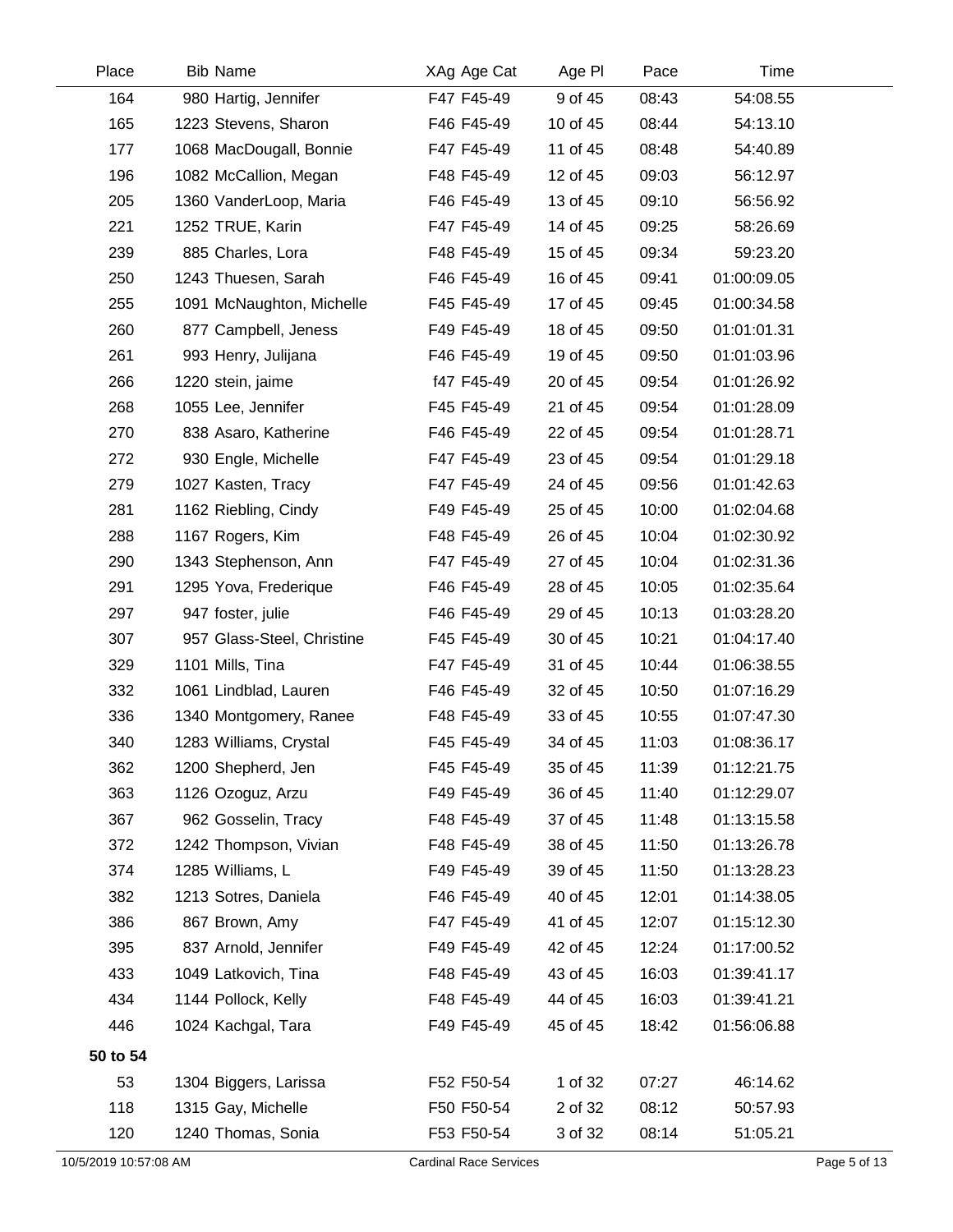| Place                 | <b>Bib Name</b>             | XAg Age Cat                   | Age PI   | Pace  | Time        |              |
|-----------------------|-----------------------------|-------------------------------|----------|-------|-------------|--------------|
| 141                   | 1265 Walker, Rebecca        | F50 F50-54                    | 4 of 32  | 08:28 | 52:36.62    |              |
| 204                   | 1041 Kinyamu, Harriet       | F54 F50-54                    | 5 of 32  | 09:10 | 56:56.35    |              |
| 215                   | 1359 Wessell, Laura         | F51 F50-54                    | 6 of 32  | 09:17 | 57:35.89    |              |
| 229                   | 1100 Mills, Karin           | F53 F50-54                    | 7 of 32  | 09:29 | 58:55.41    |              |
| 234                   | 1324 Pizzagalli, Mia        | F52 F50-54                    | 8 of 32  | 09:33 | 59:18.24    |              |
| 238                   | 1205 Simpson-Vos, Juliellen | F50 F50-54                    | 9 of 32  | 09:34 | 59:22.87    |              |
| 242                   | 1043 Kleinman, Dawn         | F54 F50-54                    | 10 of 32 | 09:36 | 59:34.33    |              |
| 256                   | 1004 Hoogervorst, Amy       | F51 F50-54                    | 11 of 32 | 09:46 | 01:00:37.98 |              |
| 257                   | 1210 Smith, Katrina         | F54 F50-54                    | 12 of 32 | 09:48 | 01:00:52.45 |              |
| 267                   | 1264 Wahlstrom, Torey       | F51 F50-54                    | 13 of 32 | 09:54 | 01:01:26.95 |              |
| 271                   | 1156 Reed, Pam              | F51 F50-54                    | 14 of 32 | 09:54 | 01:01:28.83 |              |
| 277                   | 944 Flora, Amanda           | F52 F50-54                    | 15 of 32 | 09:56 | 01:01:39.59 |              |
| 283                   | 924 Durr, Amy               | F53 F50-54                    | 16 of 32 | 10:01 | 01:02:10.62 |              |
| 293                   | 987 Heafner, Tricia         | F52 F50-54                    | 17 of 32 | 10:07 | 01:02:46.74 |              |
| 299                   | 835 apollo shaw, lucia      | F51 F50-54                    | 18 of 32 | 10:15 | 01:03:38.90 |              |
| 303                   | 1040 kilts, priscilla       | f51 F50-54                    | 19 of 32 | 10:18 | 01:03:55.40 |              |
| 306                   | 1277 Whittington, Julie     | F53 F50-54                    | 20 of 32 | 10:19 | 01:04:01.42 |              |
| 313                   | 1147 Porter, Kristine       | F51 F50-54                    | 21 of 32 | 10:31 | 01:05:20.24 |              |
| 318                   | 958 Gleason, Amy            | F52 F50-54                    | 22 of 32 | 10:33 | 01:05:32.18 |              |
| 324                   | 1268 Watterson, Carolyn     | F52 F50-54                    | 23 of 32 | 10:38 | 01:06:04.28 |              |
| 339                   | 1218 Stegman, Karen         | F50 F50-54                    | 24 of 32 | 11:00 | 01:08:17.10 |              |
| 341                   | 1349 Strain, Betsy          | F53 F50-54                    | 25 of 32 | 11:07 | 01:09:02.12 |              |
| 364                   | 1347 McCormick, Deborah     | F52 F50-54                    | 26 of 32 | 11:44 | 01:12:53.44 |              |
| 378                   | 1106 Moon, Mona             | F53 F50-54                    | 27 of 32 | 11:57 | 01:14:11.95 |              |
| 397                   | 973 hansley, susie          | f50 F50-54                    | 28 of 32 | 12:26 | 01:17:10.70 |              |
| 406                   | 878 Capaldi, Crista         | F53 F50-54                    | 29 of 32 | 12:42 | 01:18:51.89 |              |
| 424                   | 1319 kohout, Melissa        | F54 F50-54                    | 30 of 32 | 15:02 | 01:33:23.74 |              |
| 428                   | 879 Carpenter, Kimberly     | F54 F50-54                    | 31 of 32 | 15:25 | 01:35:44.74 |              |
| 429                   | 876 Cabrera, Rebeca         | F50 F50-54                    | 32 of 32 | 15:31 | 01:36:21.68 |              |
| 55 to 59              |                             |                               |          |       |             |              |
| 101                   | 1051 Lebo, Dana             | F59 F55-59                    | 1 of 19  | 07:59 | 49:36.85    |              |
| 155                   | 905 Coyne, Amy              | F55 F55-59                    | 2 of 19  | 08:41 | 53:52.66    |              |
| 210                   | 1312 Elliott, Joanneke      | F56 F55-59                    | 3 of 19  | 09:14 | 57:20.80    |              |
| 246                   | 1236 Tchir, Cherrie         | F56 F55-59                    | 4 of 19  | 09:38 | 59:51.25    |              |
| 302                   | 1247 Tovell-Toubal, Robin   | F57 F55-59                    | 5 of 19  | 10:17 | 01:03:52.94 |              |
| 322                   | 1003 Holt, Kate             | F57 F55-59                    | 6 of 19  | 10:36 | 01:05:51.18 |              |
| 326                   | 1257 Van Ark, Gwen          | F55 F55-59                    | 7 of 19  | 10:39 | 01:06:10.20 |              |
| 337                   | 1301 Beck, Jill             | F58 F55-59                    | 8 of 19  | 10:55 | 01:07:47.84 |              |
| 345                   | 857 Booth, Donna            | F55 F55-59                    | 9 of 19  | 11:10 | 01:09:18.16 |              |
| 358                   | 1184 Scaggs, Donna          | F56 F55-59                    | 10 of 19 | 11:28 | 01:11:14.80 |              |
| 359                   | 1256 Valsing, Elizabeth     | F56 F55-59                    | 11 of 19 | 11:30 | 01:11:26.14 |              |
| 10/5/2019 10:57:10 AM |                             | <b>Cardinal Race Services</b> |          |       |             | Page 6 of 13 |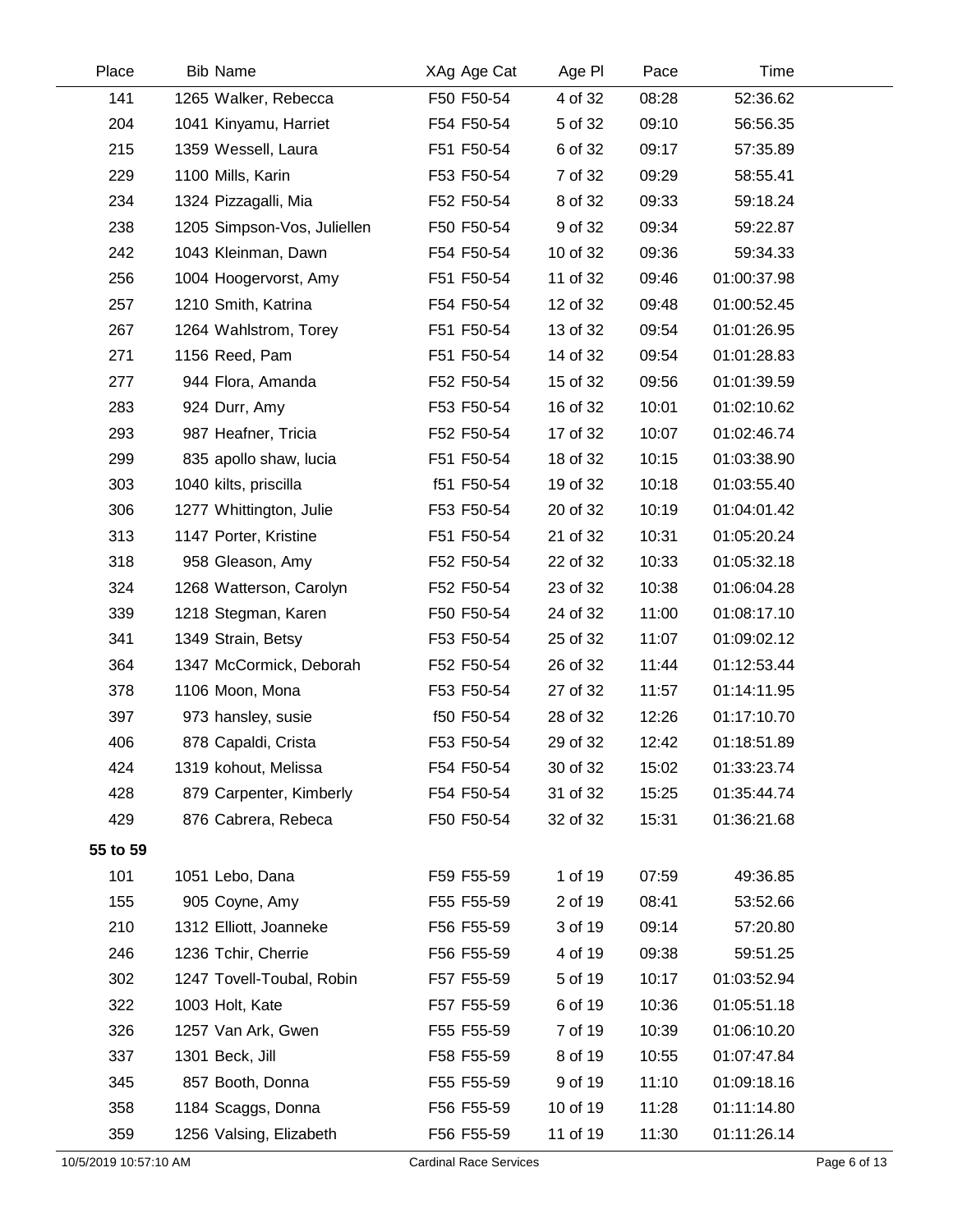| Place    | <b>Bib Name</b>            | XAg Age Cat | Age PI     | Pace  | Time        |  |
|----------|----------------------------|-------------|------------|-------|-------------|--|
| 365      | 982 Hawes, LaDeane         | F55 F55-59  | 12 of 19   | 11:45 | 01:12:59.84 |  |
| 387      | 926 Eischen, Francesca     | F57 F55-59  | 13 of 19   | 12:07 | 01:15:14.51 |  |
| 393      | 1165 Robinson, Kathryn     | F59 F55-59  | 14 of 19   | 12:21 | 01:16:39.63 |  |
| 394      | 1345 Tsin, Judith          | F59 F55-59  | 15 of 19   | 12:23 | 01:16:53.72 |  |
| 396      | 1079 Matti, Clare          | F57 F55-59  | 16 of 19   | 12:24 | 01:17:00.58 |  |
| 404      | 1145 Pomerantz, Meg        | F56 F55-59  | 17 of 19   | 12:34 | 01:18:01.42 |  |
| 420      | 1122 Orleans-Pobee, Dahlia | F57 F55-59  | 18 of 19   | 14:04 | 01:27:20.55 |  |
| 431      | 829 Alani, Arzina          | F59 F55-59  | 19 of 19   | 15:51 | 01:38:28.40 |  |
| 60 to 64 |                            |             |            |       |             |  |
| 54       | 902 Couper, Rietta         | F60 F60-64  | 1 of 7     | 07:27 | 46:17.33    |  |
| 113      | 952 Gardner, Joanne        | F64 F60-64  | 2 of 7     | 08:06 | 50:15.73    |  |
| 226      | 1072 mandeville-long, anne | f60 F60-64  | 3 of 7     | 09:27 | 58:41.62    |  |
| 286      | 861 Bowman, Virginia       | F63 F60-64  | 4 of 7     | 10:04 | 01:02:29.01 |  |
| 317      | 868 Brown, Bunny           | F60 F60-64  | 5 of 7     | 10:33 | 01:05:31.83 |  |
| 328      | 863 Brady, Ann             | F63 F60-64  | 6 of 7     | 10:43 | 01:06:34.43 |  |
| 409      | 1060 Li, Vivian            | F62 F60-64  | 7 of 7     | 12:54 | 01:20:08.86 |  |
| 65 to 69 |                            |             |            |       |             |  |
| 102      | 1095 merritt, kathy        | F65 F65-69  | 1 of 10    | 08:00 | 49:39.34    |  |
| 380      | 938 Ferrell, Barbara       | F69 F65-69  | 2 of 10    | 11:57 | 01:14:14.22 |  |
| 401      | 1344 Murrah, Valerie       | F68 F65-69  | 3 of 10    | 12:33 | 01:17:54.22 |  |
| 402      | 1074 Marcus, Cheryl        | F65 F65-69  | 4 of 10    | 12:34 | 01:18:00.57 |  |
| 410      | 843 BAKER, LYNDA           | F68 F65-69  | 5 of 10    | 12:54 | 01:20:09.18 |  |
| 426      | 847 Barnes, Patricia       | F67 F65-69  | 6 of 10    | 15:25 | 01:35:41.68 |  |
| 435      | 1119 OBrien, Lynne         | F68 F65-69  | 7 of 10    | 16:09 | 01:40:15.39 |  |
| 436      | 1273 west, tracey          | F66 F65-69  | 8 of 10    | 16:09 | 01:40:15.92 |  |
| 439      | 1170 Rose, Cindy           | F68 F65-69  | 9 of 10    | 16:49 | 01:44:27.13 |  |
| 444      | 1175 Rucker, Suzanne       | F69 F65-69  | 10 of 10   | 18:13 | 01:53:07.16 |  |
| 70 to 74 |                            |             |            |       |             |  |
| 282      | 1318 holder, kaye          | f70 F70-74  | $1$ of $5$ | 10:01 | 01:02:09.23 |  |
| 356      | 1164 Ringler, Patsy        | F70 F70-74  | 2 of 5     | 11:28 | 01:11:12.94 |  |
| 373      | 1208 Skrzynia, Cecile      | F71 F70-74  | 3 of 5     | 11:50 | 01:13:28.02 |  |
| 376      | 834 Anderson, Sheelagh     | F72 F70-74  | 4 of 5     | 11:51 | 01:13:36.99 |  |
| 411      | 985 Haywood, Marion        | F72 F70-74  | 5 of 5     | 12:55 | 01:20:15.15 |  |
| 80 to 84 |                            |             |            |       |             |  |
| 430      | 1168 Roggenbuck, Sharon    | F80 F75-99  | $1$ of $1$ | 15:31 | 01:36:21.90 |  |
| Μ        |                            |             |            |       |             |  |
|          |                            |             |            |       |             |  |
| 5 to 9   |                            |             |            | 12:27 |             |  |
| 398      | 1105 Moon, Jayden          | M9 M2-9     | 1 of 1     |       | 01:17:17.52 |  |
| 10 to 14 |                            |             |            |       |             |  |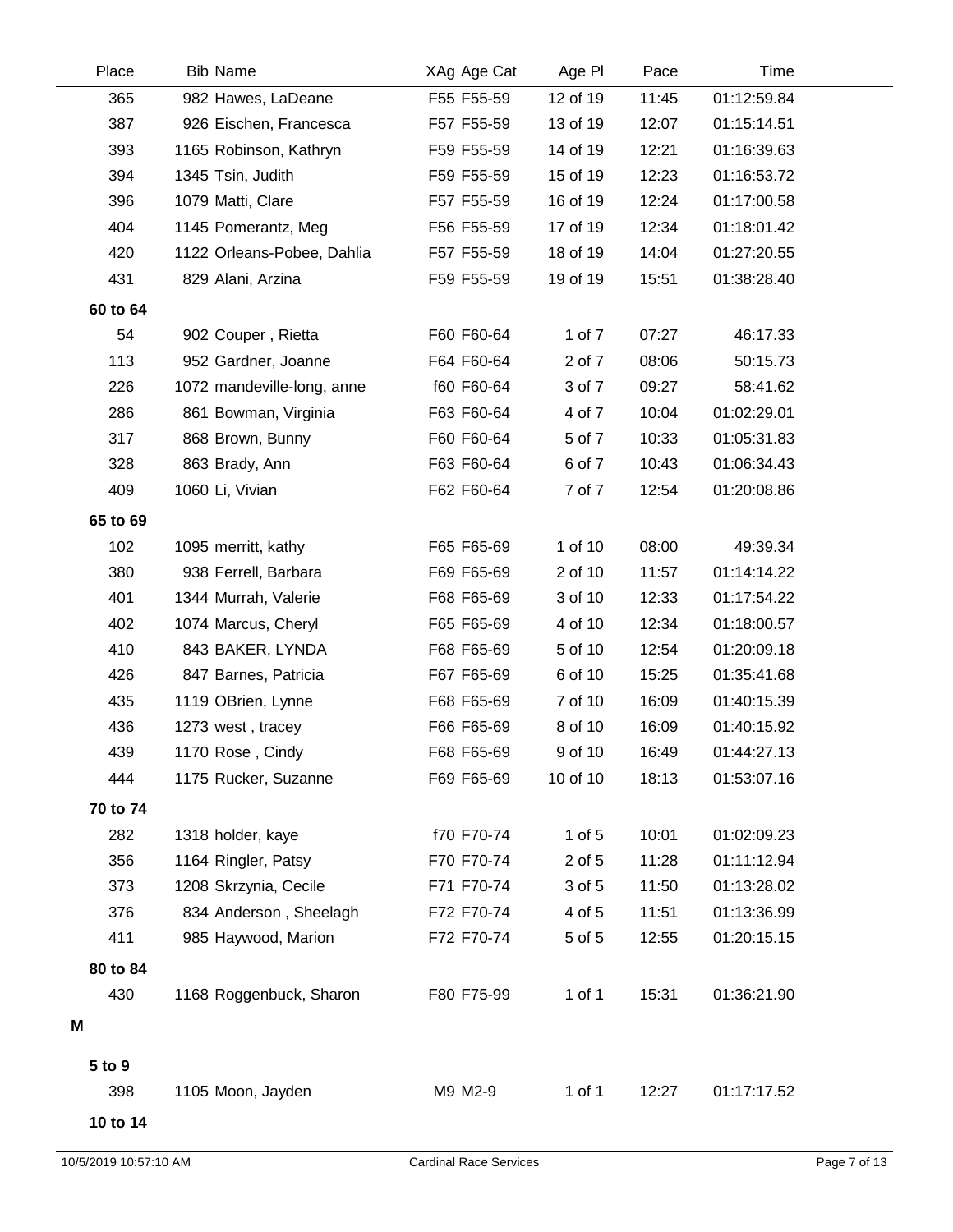| Place          | <b>Bib Name</b>             | XAg Age Cat | Age PI     | Pace  | Time        |  |
|----------------|-----------------------------|-------------|------------|-------|-------------|--|
| 72             | 841 Astrike-Davis, Evan     | M14 M10-14  | $1$ of $5$ | 07:39 | 47:29.39    |  |
| 103            | 1280 Wild, Finley           | M12 M10-14  | 2 of 5     | 08:02 | 49:50.21    |  |
| 161            | 1006 Hudec, Thaddeus        | M12 M10-14  | 3 of 5     | 08:43 | 54:06.30    |  |
| 199            | 977 Harrison, William       | M13 M10-14  | 4 of 5     | 09:06 | 56:33.74    |  |
| 251            | 1338 Clarke, Henry          | M10 M10-14  | 5 of 5     | 09:41 | 01:00:09.26 |  |
| 15 to 19       |                             |             |            |       |             |  |
| 9              | 1274 Westman, Riley         | M16 M15-19  | $1$ of $3$ | 06:13 | 38:33.79    |  |
| 153            | 1314 Finley, Matthew        | M18 M15-19  | $2$ of $3$ | 08:38 | 53:38.90    |  |
| 371            | 1241 Thompson, Sabie        | M18 M15-19  | 3 of 3     | 11:50 | 01:13:26.21 |  |
| 20 to 24       |                             |             |            |       |             |  |
| $\overline{c}$ | 1337 Waters, Jackson        | M22 M20-24  | 1 of 12    | 05:27 | 33:49.64    |  |
| 11             | 1136 Peery, Matthew         | M24 M20-24  | 2 of 12    | 06:15 | 38:50.87    |  |
| 15             | 933 Evans, Andrew           | M24 M20-24  | 3 of 12    | 06:19 | 39:15.29    |  |
| 36             | 969 Hallyburton, Spencer    | M23 M20-24  | 4 of 12    | 07:05 | 44:01.29    |  |
| 98             | 1226 Strott, Richard        | M24 M20-24  | 5 of 12    | 07:58 | 49:25.76    |  |
| 117            | 1335 Stout, Chase           | M23 M20-24  | 6 of 12    | 08:10 | 50:42.91    |  |
| 140            | 1328 Ringelberg, Nicholas   | M24 M20-24  | 7 of 12    | 08:28 | 52:36.32    |  |
| 151            | 940 Field, Kevin            | M23 M20-24  | 8 of 12    | 08:36 | 53:27.16    |  |
| 157            | 1232 Taekman, Josh          | M23 M20-24  | 9 of 12    | 08:42 | 54:00.07    |  |
| 197            | 943 Finn, Zach              | M22 M20-24  | 10 of 12   | 09:05 | 56:23.80    |  |
| 244            | 929 Emerson, Steven         | M23 M20-24  | 11 of 12   | 09:37 | 59:43.35    |  |
| 298            | 883 Catherall, David        | M24 M20-24  | 12 of 12   | 10:14 | 01:03:33.24 |  |
| 25 to 29       |                             |             |            |       |             |  |
| 1              | 1352 Montclair, Sam         | M28 M25-29  | 1 of 9     | 05:07 | 31:48.05    |  |
| 19             | 1113 Nelson-Maney, Nathan   | M25 M25-29  | 2 of 9     | 06:28 | 40:07.03    |  |
| 23             | 1317 Hiller, John           | M25 M25-29  | 3 of 9     | 06:33 | 40:37.98    |  |
| 31             | 1180 Sanchez, Leonardo      | M25 M25-29  | 4 of 9     | 06:58 | 43:16.42    |  |
| 51             | 919 Donovan, Kevin          | M26 M25-29  | 5 of 9     | 07:25 | 46:04.92    |  |
| 64             | 917 Dillard, Jake           | M26 M25-29  | 6 of 9     | 07:33 | 46:55.24    |  |
| 100            | 875 Burton, Brandon         | M28 M25-29  | 7 of 9     | 07:59 | 49:36.07    |  |
| 212            | 831 Alston, Kwame           | M26 M25-29  | 8 of 9     | 09:16 | 57:34.68    |  |
| 419            | 1357 Orleans-Pobee, Kwamina | M25 M25-29  | 9 of 9     | 14:04 | 01:27:19.58 |  |
| 30 to 34       |                             |             |            |       |             |  |
| 4              | 1140 Phillips, Brock        | M32 M30-34  | 1 of 19    | 05:48 | 36:04.07    |  |
| 8              | 1355 Stieb, Joseph          | M31 M30-34  | 2 of 19    | 06:06 | 37:55.67    |  |
| 10             | 1225 Straub, Matt           | M33 M30-34  | 3 of 19    | 06:15 | 38:49.79    |  |
| 21             | 1311 Eaton, Jake            | M31 M30-34  | 4 of 19    | 06:29 | 40:17.24    |  |
| 26             | 1141 Phillips, John         | M30 M30-34  | 5 of 19    | 06:42 | 41:38.57    |  |
| 47             | 921 Drown, Matthew          | M34 M30-34  | 6 of 19    | 07:22 | 45:46.88    |  |
| 58             | 1284 Williams, Dan          | M33 M30-34  | 7 of 19    | 07:29 | 46:25.58    |  |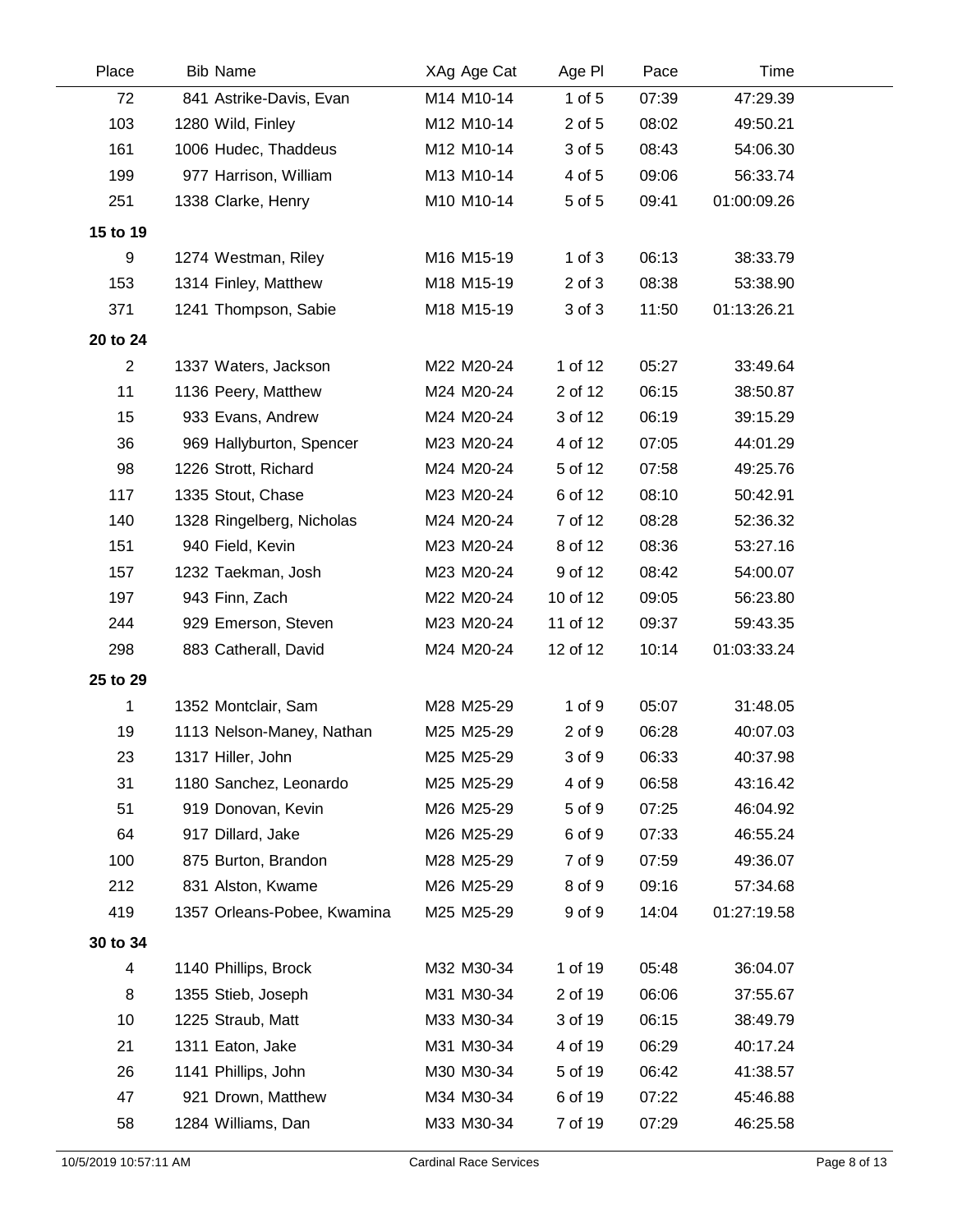| Place    | <b>Bib Name</b>             | XAg Age Cat | Age PI   | Pace  | Time        |  |
|----------|-----------------------------|-------------|----------|-------|-------------|--|
| 59       | 1331 Santiago, Julio        | M31 M30-34  | 8 of 19  | 07:29 | 46:26.30    |  |
| 63       | 1292 Worsnip, Alex          | M32 M30-34  | 9 of 19  | 07:33 | 46:53.62    |  |
| 135      | 1308 Carbaugh, Michael      | M31 M30-34  | 10 of 19 | 08:25 | 52:16.13    |  |
| 142      | 895 Cook, Alex              | M33 M30-34  | 11 of 19 | 08:32 | 52:59.79    |  |
| 163      | 1224 Stieb, Joseph          | M31 M30-34  | 12 of 19 | 08:43 | 54:07.15    |  |
| 184      | 1063 Lohmer, Daniel         | M32 M30-34  | 13 of 19 | 08:55 | 55:23.19    |  |
| 186      | 1000 Higgins, Christopher   | M33 M30-34  | 14 of 19 | 08:56 | 55:31.34    |  |
| 191      | 1211 Snipes, Andy           | M34 M30-34  | 15 of 19 | 09:00 | 55:53.43    |  |
| 201      | 1325 Prentice, Brian        | M32 M30-34  | 16 of 19 | 09:08 | 56:41.89    |  |
| 216      | 979 Hart, Zeke              | M30 M30-34  | 17 of 19 | 09:17 | 57:38.14    |  |
| 262      | 1118 O'Briant, Kyle         | M34 M30-34  | 18 of 19 | 09:50 | 01:01:06.29 |  |
| 421      | 1195 Serber, Daniel         | M33 M30-34  | 19 of 19 | 14:18 | 01:28:46.68 |  |
| 35 to 39 |                             |             |          |       |             |  |
| 3        | 1313 Finlay, Gavin          | M39 M35-39  | 1 of 28  | 05:39 | 35:02.87    |  |
| 13       | 1310 Deak, Andrew           | M36 M35-39  | 2 of 28  | 06:17 | 38:58.61    |  |
| 16       | 892 Clough, Jeff            | M39 M35-39  | 3 of 28  | 06:21 | 39:24.28    |  |
| 22       | 1125 Ortolano III, Nicholas | M35 M35-39  | 4 of 28  | 06:31 | 40:28.65    |  |
| 27       | 1031 Kelley, Drew           | M39 M35-39  | 5 of 28  | 06:45 | 41:53.81    |  |
| 28       | 1073 Manning, Chris         | M35 M35-39  | 6 of 28  | 06:48 | 42:13.17    |  |
| 35       | 842 Ayers, Brandon          | M35 M35-39  | 7 of 28  | 07:02 | 43:43.31    |  |
| 40       | 1044 Knepper, Wes           | M36 M35-39  | 8 of 28  | 07:13 | 44:48.08    |  |
| 41       | 1178 Saenz, Pedro           | M35 M35-39  | 9 of 28  | 07:15 | 45:04.18    |  |
| 49       | 1166 roedema, mike          | M39 M35-39  | 10 of 28 | 07:23 | 45:54.07    |  |
| 57       | 1341 Waters, Andrew         | M39 M35-39  | 11 of 28 | 07:28 | 46:23.12    |  |
| 60       | 1131 Papke, Bjoern          | M39 M35-39  | 12 of 28 | 07:29 | 46:26.57    |  |
| 65       | 992 Hemelt, Steve           | M37 M35-39  | 13 of 28 | 07:34 | 46:56.41    |  |
| 70       | 967 Grindheim, Landon       | M37 M35-39  | 14 of 28 | 07:37 | 47:19.11    |  |
| 77       | 1142 Podkul, Tim            | M38 M35-39  | 15 of 28 | 07:43 | 47:57.54    |  |
| 83       | 920 Douglass, Robert        | M38 M35-39  | 16 of 28 | 07:50 | 48:41.09    |  |
| 88       | 1084 McDuff, DeForest       | M37 M35-39  | 17 of 28 | 07:52 | 48:51.75    |  |
| 105      | 1289 Woodward, Kyle         | M35 M35-39  | 18 of 28 | 08:02 | 49:54.60    |  |
| 126      | 941 Figueroa, Michael       | M35 M35-39  | 19 of 28 | 08:19 | 51:40.73    |  |
| 138      | 1354 Buzzard, Peter         | M39 M35-39  | 20 of 28 | 08:26 | 52:23.41    |  |
| 148      | 874 Burr, Matt              | M39 M35-39  | 21 of 28 | 08:36 | 53:22.59    |  |
| 182      | 910 Davis, Jon              | M38 M35-39  | 22 of 28 | 08:51 | 54:57.66    |  |
| 203      | 1215 Spohn, Dan             | M36 M35-39  | 23 of 28 | 09:10 | 56:53.80    |  |
| 211      | 908 Cross, Alexander        | M38 M35-39  | 24 of 28 | 09:15 | 57:27.48    |  |
| 245      | 961 Gorsage, Justin         | M38 M35-39  | 25 of 28 | 09:38 | 59:51.03    |  |
| 285      | 830 Al-Rawi, Bassam         | M37 M35-39  | 26 of 28 | 10:03 | 01:02:25.99 |  |
| 316      | 1030 keil, alex             | M38 M35-39  | 27 of 28 | 10:32 | 01:05:26.35 |  |
| 443      | 859 BOSWELL, Mark           | M39 M35-39  | 28 of 28 | 18:12 | 01:53:02.08 |  |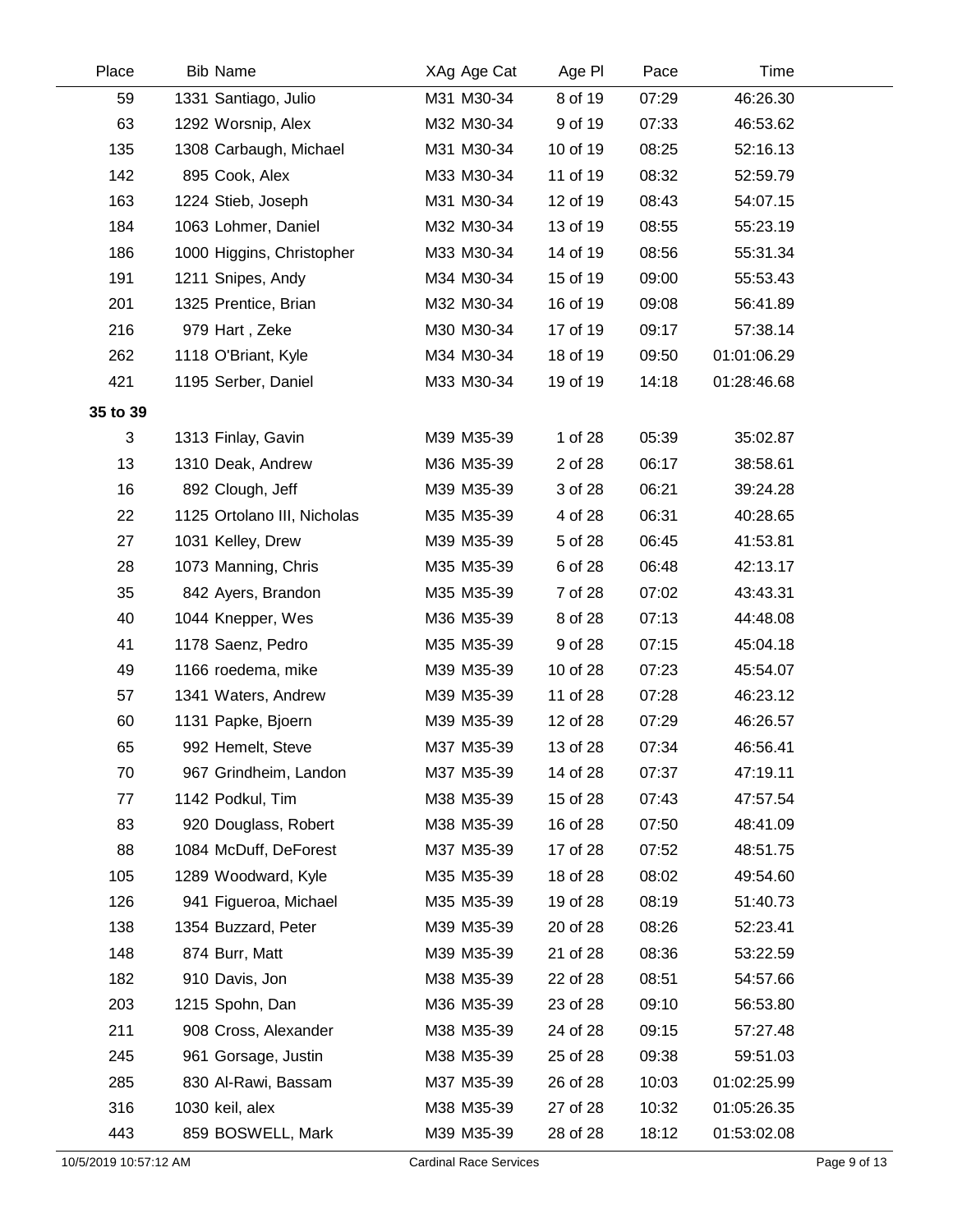| Place    | <b>Bib Name</b>              | XAg Age Cat | Age PI   | Pace  | Time        |  |
|----------|------------------------------|-------------|----------|-------|-------------|--|
| 40 to 44 |                              |             |          |       |             |  |
| 29       | 1069 MacKay, Douglas         | M40 M40-44  | 1 of 25  | 06:50 | 42:26.55    |  |
| 37       | 894 Conitzer, Vincent        | M41 M40-44  | 2 of 25  | 07:09 | 44:25.17    |  |
| 61       | 1009 Huppert, David          | M41 M40-44  | 3 of 25  | 07:29 | 46:27.15    |  |
| 62       | 994 Henry, Thomas            | M42 M40-44  | 4 of 25  | 07:33 | 46:53.49    |  |
| 74       | 852 Beyerlein, Aaron         | M43 M40-44  | 5 of 25  | 07:41 | 47:45.84    |  |
| 85       | 907 Crockett, Jason          | M43 M40-44  | 6 of 25  | 07:52 | 48:50.25    |  |
| 96       | 972 Hamon, Christopher       | M41 M40-44  | 7 of 25  | 07:57 | 49:24.15    |  |
| 107      | 1279 Wild, Dan               | M42 M40-44  | 8 of 25  | 08:03 | 49:56.66    |  |
| 127      | 1139 Philip, Doug            | M43 M40-44  | 9 of 25  | 08:20 | 51:47.38    |  |
| 146      | 1327 Richards, Jack          | M42 M40-44  | 10 of 25 | 08:35 | 53:17.33    |  |
| 156      | 963 Grabowski, Chuck         | M44 M40-44  | 11 of 25 | 08:41 | 53:55.90    |  |
| 159      | 932 Escamilla Martinez, Jose | M43 M40-44  | 12 of 25 | 08:42 | 54:04.71    |  |
| 168      | 975 harris, william          | m43 M40-44  | 13 of 25 | 08:44 | 54:15.88    |  |
| 192      | 1332 Schramm, Stephen        | M40 M40-44  | 14 of 25 | 09:00 | 55:54.23    |  |
| 194      | 1255 Tweedy, Jonathan        | M41 M40-44  | 15 of 25 | 09:01 | 56:00.81    |  |
| 232      | 1250 Trocki, Aaron           | M41 M40-44  | 16 of 25 | 09:33 | 59:17.30    |  |
| 274      | 1254 Tsihlis, Nick           | M41 M40-44  | 17 of 25 | 09:55 | 01:01:37.12 |  |
| 287      | 1259 Veal, Matthew           | M41 M40-44  | 18 of 25 | 10:04 | 01:02:29.82 |  |
| 289      | 906 Crncic, Johnny           | M42 M40-44  | 19 of 25 | 10:04 | 01:02:31.13 |  |
| 296      | 888 Chiarello, Nick          | M41 M40-44  | 20 of 25 | 10:12 | 01:03:19.45 |  |
| 309      | 1334 Siano, Gaetano          | M43 M40-44  | 21 of 25 | 10:24 | 01:04:33.95 |  |
| 346      | 1052 Ledford, Kelly          | M42 M40-44  | 22 of 25 | 11:10 | 01:09:19.36 |  |
| 348      | 1046 Kreutzer, Chris         | M43 M40-44  | 23 of 25 | 11:11 | 01:09:28.36 |  |
| 416      | 1078 Matos, Michael          | M41 M40-44  | 24 of 25 | 13:22 | 01:23:01.43 |  |
| 425      | 1022 Joyce, Brandon          | M40 M40-44  | 25 of 25 | 15:19 | 01:35:09.74 |  |
| 45 to 49 |                              |             |          |       |             |  |
| 5        | 937 Fenton, Derek            | M49 M45-49  | 1 of 22  | 05:49 | 36:09.52    |  |
| 24       | 1212 Soth, Thomas            | M46 M45-49  | 2 of 22  | 06:35 | 40:51.44    |  |
| 33       | 1326 Reardon, Robert         | M49 M45-49  | 3 of 22  | 06:59 | 43:21.40    |  |
| 34       | 1130 Papazoglou, Michael     | M48 M45-49  | 4 of 22  | 07:01 | 43:35.41    |  |
| 48       | 1323 Munsell, Brent          | M48 M45-49  | 5 of 22  | 07:23 | 45:53.34    |  |
| 81       | 903 Coward, Will             | M45 M45-49  | 6 of 22  | 07:49 | 48:33.44    |  |
| 94       | 1293 Yoder, Jason            | M46 M45-49  | 7 of 22  | 07:55 | 49:09.82    |  |
| 106      | 1309 Cook, Raymond           | M48 M45-49  | 8 of 22  | 08:03 | 49:56.35    |  |
| 166      | 976 Harrison, Stuart         | M46 M45-49  | 9 of 22  | 08:44 | 54:14.75    |  |
| 173      | 995 Hensel, Douglas          | M46 M45-49  | 10 of 22 | 08:45 | 54:20.36    |  |
| 219      | 1222 Stevens, Bruce          | M49 M45-49  | 11 of 22 | 09:20 | 57:57.30    |  |
| 241      | 884 Cavanaugh, Mark          | m46 M45-49  | 12 of 22 | 09:36 | 59:33.87    |  |
| 254      | 1053 Lee, Christopher        | M46 M45-49  | 13 of 22 | 09:45 | 01:00:33.94 |  |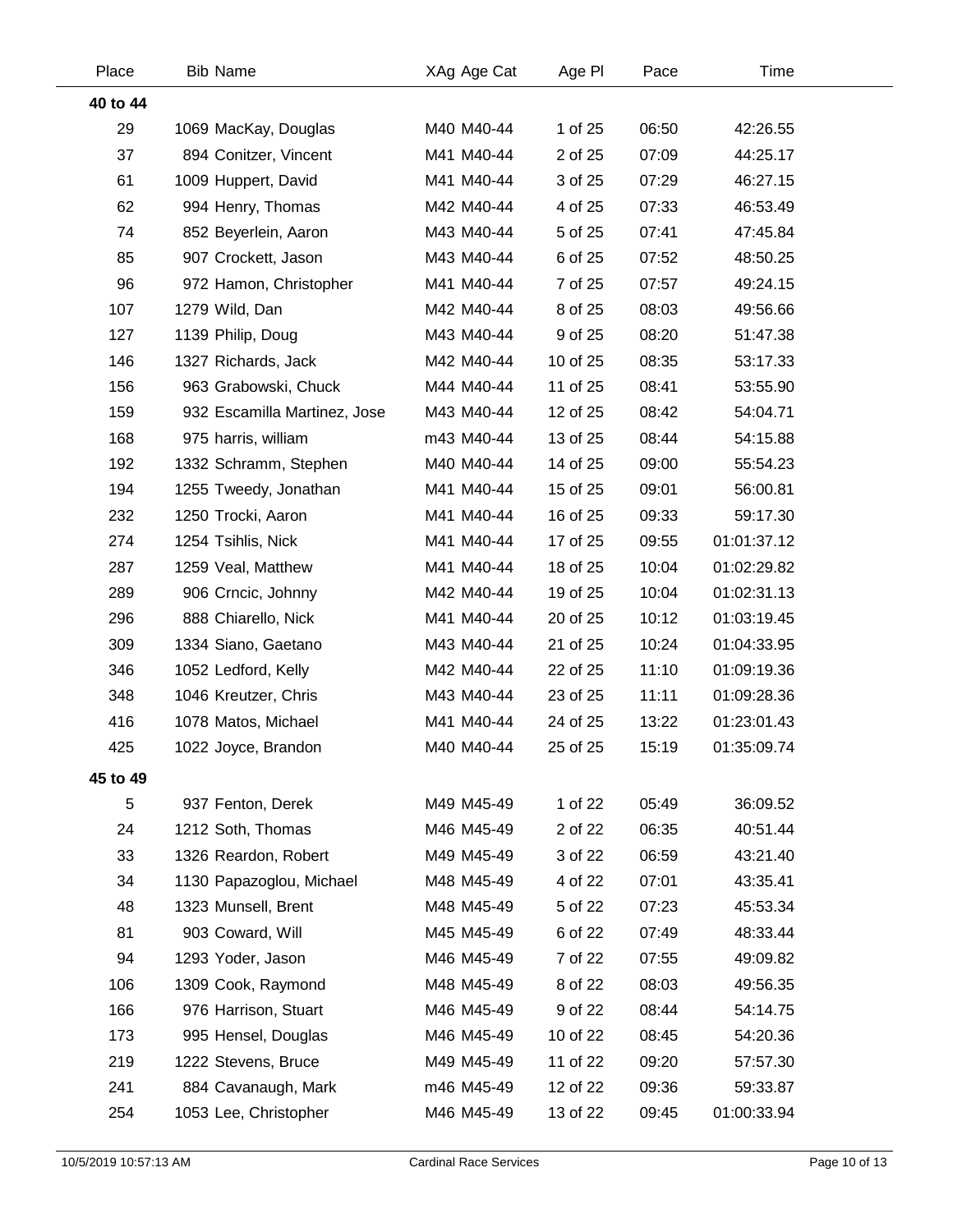| Place    | <b>Bib Name</b>         | XAg Age Cat | Age PI   | Pace  | Time        |  |
|----------|-------------------------|-------------|----------|-------|-------------|--|
| 259      | 1148 Porter, Warren     | M49 M45-49  | 14 of 22 | 09:49 | 01:00:58.80 |  |
| 275      | 1181 Sanford, Ben       | M48 M45-49  | 15 of 22 | 09:56 | 01:01:38.58 |  |
| 292      | 866 Bross, Christopher  | M49 M45-49  | 16 of 22 | 10:06 | 01:02:43.16 |  |
| 311      | 1187 Schmitz, William   | M47 M45-49  | 17 of 22 | 10:25 | 01:04:42.26 |  |
| 320      | 999 Hider, James        | M47 M45-49  | 18 of 22 | 10:34 | 01:05:37.81 |  |
| 331      | 886 Chatain, Miles      | M49 M45-49  | 19 of 22 | 10:47 | 01:06:57.32 |  |
| 338      | 1177 Rumsey, Jaime      | M45 M45-49  | 20 of 22 | 11:00 | 01:08:16.42 |  |
| 377      | 984 hayden, james       | M48 M45-49  | 21 of 22 | 11:56 | 01:14:07.86 |  |
| 384      | 1346 Dye, Aaron         | M46 M45-49  | 22 of 22 | 12:06 | 01:15:09.78 |  |
| 50 to 54 |                         |             |          |       |             |  |
| 6        | 1303 Benjamin, Robert   | M50 M50-54  | 1 of 18  | 05:55 | 36:46.50    |  |
| 14       | 956 Giblin, William     | M50 M50-54  | 2 of 18  | 06:19 | 39:12.35    |  |
| 38       | 854 Bolon, Todd         | M53 M50-54  | 3 of 18  | 07:11 | 44:33.47    |  |
| 39       | 1186 Schmidt, Blaine    | m52 M50-54  | 4 of 18  | 07:12 | 44:41.90    |  |
| 46       | 1294 Younts, Ken        | M53 M50-54  | 5 of 18  | 07:20 | 45:34.42    |  |
| 50       | 1356 Pridgen, Randy     | M51 M50-54  | 6 of 18  | 07:24 | 45:58.00    |  |
| 84       | 1179 Salemson, Jeremy   | M50 M50-54  | 7 of 18  | 07:50 | 48:41.14    |  |
| 93       | 923 Duronio, Bob        | M54 M50-54  | 8 of 18  | 07:55 | 49:09.21    |  |
| 104      | 1296 Zavadil, John      | M54 M50-54  | 9 of 18  | 08:02 | 49:53.22    |  |
| 136      | 1358 Turner, Mark       | M51 M50-54  | 10 of 18 | 08:25 | 52:17.44    |  |
| 160      | 1300 Baucom, Martin     | M51 M50-54  | 11 of 18 | 08:43 | 54:06.13    |  |
| 175      | 1198 sharpless, norman  | m53 M50-54  | 12 of 18 | 08:47 | 54:32.47    |  |
| 190      | 1272 Werden, Andrew     | M53 M50-54  | 13 of 18 | 08:59 | 55:50.21    |  |
| 237      | 1350 Cohen, Jeff        | M54 M50-54  | 14 of 18 | 09:33 | 59:21.02    |  |
| 276      | 1249 Trauch, Matt       | M51 M50-54  | 15 of 18 | 09:56 | 01:01:39.28 |  |
| 319      | 959 Gleason, Scott      | M53 M50-54  | 16 of 18 | 10:33 | 01:05:32.62 |  |
| 352      | 1263 Wahlstrom, Erik    | M50 M50-54  | 17 of 18 | 11:21 | 01:10:31.81 |  |
| 353      | 897 CORKEN, JAMES       | M52 M50-54  | 18 of 18 | 11:22 | 01:10:36.15 |  |
| 55 to 59 |                         |             |          |       |             |  |
| 17       | 1086 McGahan, Patrick   | M55 M55-59  | 1 of 22  | 06:22 | 39:30.84    |  |
| 25       | 1322 Mast, Chris        | M57 M55-59  | 2 of 22  | 06:38 | 41:11.95    |  |
| 32       | 1010 Hussey, Jon        | M57 M55-59  | 3 of 22  | 06:58 | 43:18.71    |  |
| 45       | 1096 Meyer, Gerald      | M56 M55-59  | 4 of 22  | 07:20 | 45:30.50    |  |
| 67       | 1159 Rice, Gary         | M59 M55-59  | 5 of 22  | 07:35 | 47:05.77    |  |
| 69       | 1182 Savelli, Christian | M56 M55-59  | 6 of 22  | 07:37 | 47:16.83    |  |
| 75       | 1282 wilkinson, michael | m59 M55-59  | 7 of 22  | 07:42 | 47:51.03    |  |
| 79       | 1138 Peterson, Beast    | M59 M55-59  | 8 of 22  | 07:44 | 48:01.70    |  |
| 95       | 1305 billings, ed       | M57 M55-59  | 9 of 22  | 07:57 | 49:22.78    |  |
| 109      | 1150 Prabucki, Bernard  | M57 M55-59  | 10 of 22 | 08:03 | 49:59.41    |  |
| 111      | 1151 Puchala, Ron       | M59 M55-59  | 11 of 22 | 08:05 | 50:11.83    |  |
|          |                         |             |          |       |             |  |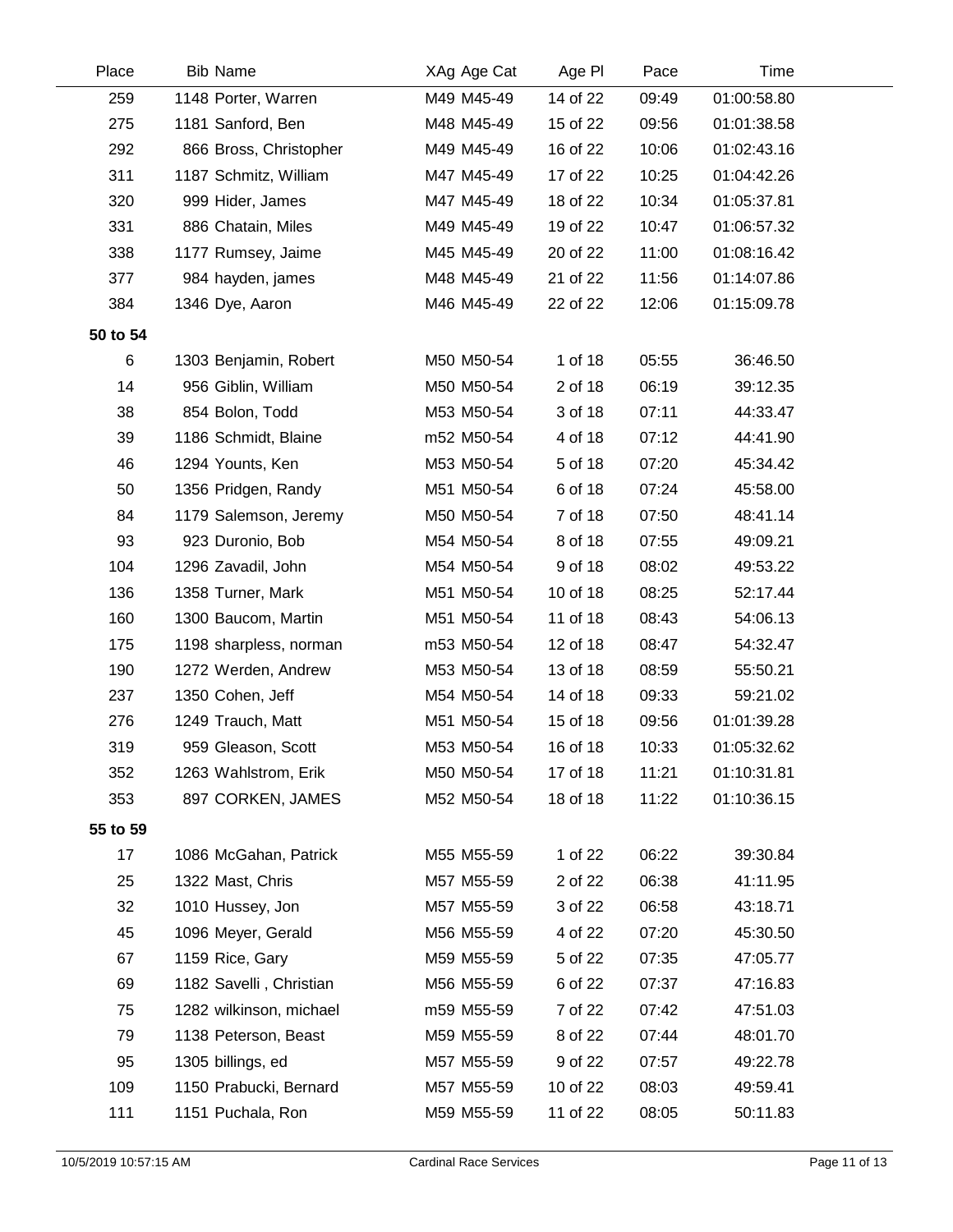| Place    | <b>Bib Name</b>          | XAg Age Cat | Age PI     | Pace  | Time        |  |
|----------|--------------------------|-------------|------------|-------|-------------|--|
| 115      | 1336 Taxman, Steven      | M55 M55-59  | 12 of 22   | 08:07 | 50:26.08    |  |
| 129      | 1197 Shank, James        | M59 M55-59  | 13 of 22   | 08:22 | 51:58.58    |  |
| 130      | 936 Fanning, Alan        | M55 M55-59  | 14 of 22   | 08:24 | 52:09.20    |  |
| 147      | 1110 Mullis, Randy       | M59 M55-59  | 15 of 22   | 08:35 | 53:19.36    |  |
| 189      | 1153 Ramsden, Dale       | M55 M55-59  | 16 of 22   | 08:59 | 55:48.51    |  |
| 193      | 1123 Orleans-Pobee, John | M59 M55-59  | 17 of 22   | 09:00 | 55:54.29    |  |
| 265      | 1235 Taylor, Ken         | M56 M55-59  | 18 of 22   | 09:52 | 01:01:18.35 |  |
| 300      | 836 Arnel, Tom           | M56 M55-59  | 19 of 22   | 10:16 | 01:03:47.16 |  |
| 321      | 1228 Sun, Zu-Wen         | M59 M55-59  | 20 of 22   | 10:36 | 01:05:48.73 |  |
| 355      | 986 Heafner, Greg        | M56 M55-59  | 21 of 22   | 11:25 | 01:10:54.95 |  |
| 427      | 880 Carpenter, Tracy     | M57 M55-59  | 22 of 22   | 15:25 | 01:35:43.56 |  |
| 60 to 64 |                          |             |            |       |             |  |
| 52       | 1157 Rees, John          | M60 M60-64  | 1 of 15    | 07:26 | 46:11.71    |  |
| 55       | 839 Astrachan, Owen      | M63 M60-64  | 2 of 15    | 07:28 | 46:19.94    |  |
| 78       | 1199 Shelton, Ken        | M63 M60-64  | 3 of 15    | 07:44 | 48:00.36    |  |
| 91       | 1135 Paul, Eric          | M62 M60-64  | 4 of 15    | 07:54 | 49:04.50    |  |
| 99       | 827 Adams, Mike          | M62 M60-64  | 5 of 15    | 07:59 | 49:32.71    |  |
| 121      | 1299 Armstrong, Mike     | M60 M60-64  | 6 of 15    | 08:14 | 51:06.71    |  |
| 124      | 1080 Matti, Michael      | M61 M60-64  | 7 of 15    | 08:16 | 51:17.99    |  |
| 139      | 1015 Jacobs, George      | M60 M60-64  | 8 of 15    | 08:27 | 52:29.99    |  |
| 144      | 1302 Beck, Richard       | M61 M60-64  | 9 of 15    | 08:34 | 53:12.84    |  |
| 200      | 865 Brecher, Mark        | M63 M60-64  | 10 of 15   | 09:07 | 56:36.95    |  |
| 269      | 955 Ghio, Andrew         | M64 M60-64  | 11 of 15   | 09:54 | 01:01:28.23 |  |
| 334      | 946 Flournoy, Wayne      | M60 M60-64  | 12 of 15   | 10:53 | 01:07:33.74 |  |
| 388      | 927 Eischen, Jeff        | M63 M60-64  | 13 of 15   | 12:07 | 01:15:15.92 |  |
| 389      | 1016 Janoski, Ken        | M64 M60-64  | 14 of 15   | 12:11 | 01:15:37.96 |  |
| 432      | 899 Cotton, Dave         | M64 M60-64  | 15 of 15   | 16:03 | 01:39:40.88 |  |
| 65 to 69 |                          |             |            |       |             |  |
| 66       | 901 Couper, David        | M65 M65-69  | 1 of 7     | 07:34 | 46:57.94    |  |
| 71       | 1103 Mitchell, Roger     | M69 M65-69  | 2 of 7     | 07:38 | 47:21.41    |  |
| 247      | 1065 long, robert        | m68 M65-69  | 3 of 7     | 09:39 | 59:57.76    |  |
| 258      | 998 Hessling, Peter      | M67 M65-69  | 4 of 7     | 09:49 | 01:00:58.06 |  |
| 335      | 1042 Kleinhammes, Alfred | M68 M65-69  | 5 of 7     | 10:54 | 01:07:44.41 |  |
| 390      | 1171 Rosen, Norm         | m65 M65-69  | 6 of 7     | 12:15 | 01:16:02.33 |  |
| 418      | 978 Hart, Robert         | M65 M65-69  | 7 of 7     | 13:37 | 01:24:34.63 |  |
| 70 to 74 |                          |             |            |       |             |  |
| 125      | 966 Griffin, Tom         | M74 M70-74  | $1$ of $3$ | 08:16 | 51:22.08    |  |
| 312      | 1045 Kohrman, Richard    | M71 M70-74  | 2 of 3     | 10:27 | 01:04:51.17 |  |
| 349      | 1267 Wansley, Brant      | M73 M70-74  | 3 of 3     | 11:13 | 01:09:38.01 |  |
| 85 to 89 |                          |             |            |       |             |  |